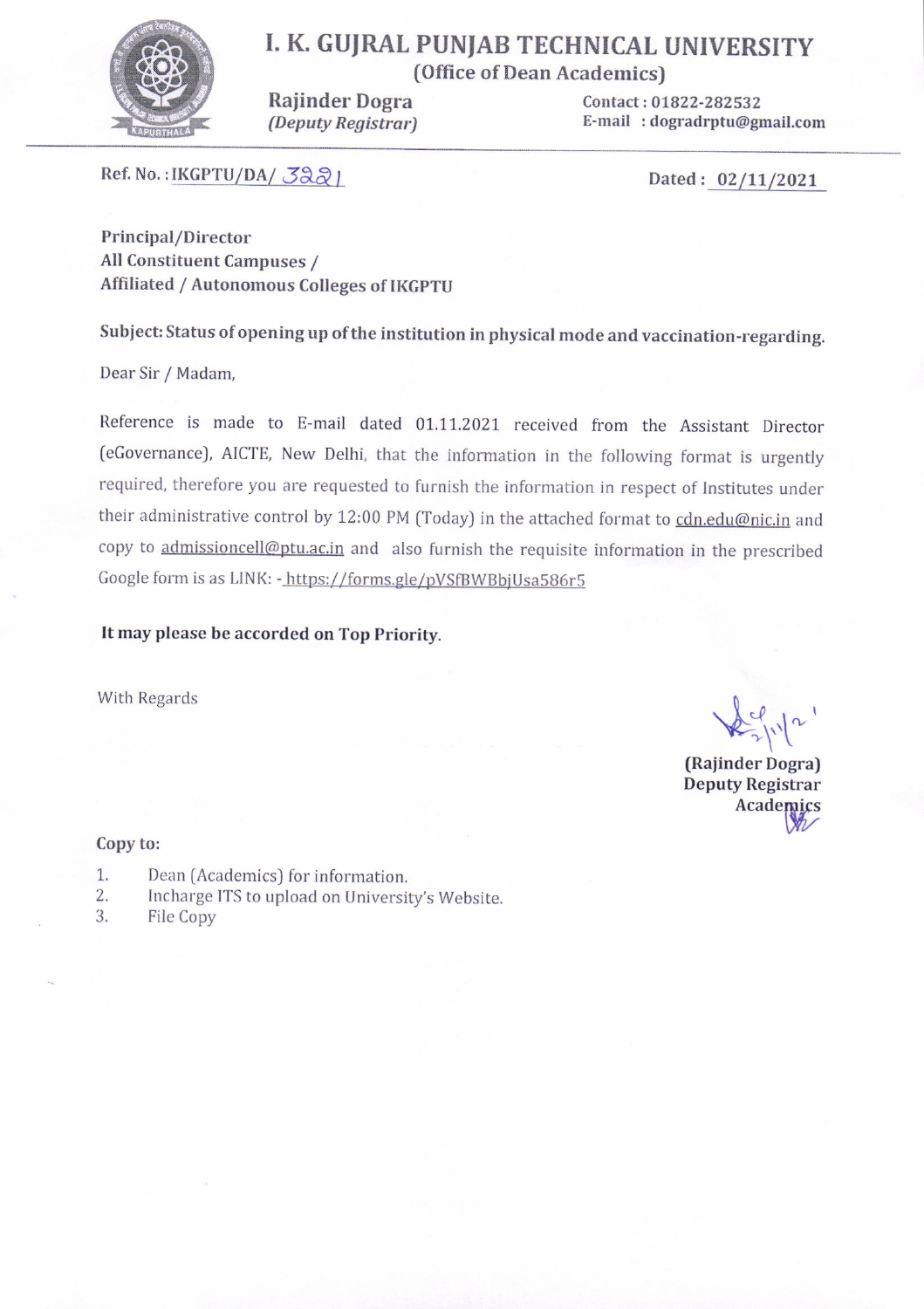# Fwd: IMPoRTANT & URGENT:: status of opening up of the institution in physical mode and vaccination - regarding

Prof.(Dr.) Vikas Chawla, Dean (Academics) < vikas.chawla @ ptu.ac. in <sup>&</sup>gt; Mon 11/1/2021 6:18 PM To: dogradrptu@gmail.com <dogradrptu@gmail.com>; Admission Cell (IKGPTU) <admissioncell@ptu.ac.in> Cc: Dean (Academics) IKGPTU < deanacad@ ptu.ac.in <sup>&</sup>gt; For necessary action.

Get Outlook for Android

From: no-reply <admin@aicte-india.org> Sent: Monday, November 1, 2021 5:53:45 PM To: Prof.(Dr.) Vikas Chawla, Dean (Academics) <vikas.chawla@ptu.ac.in> Subject: IMPORTANT & URGENT:: Status of opening up of the institution in physical mode and vaccination regarding

and the second company of the second company of the second company of the second company of the second company of the second company of the second company of the second company of the second company of the second company o

Dear Sir/Madam, Greetings from AICTE..!!

As per the attached O.M dated 1st November 2021 from the Ministry of Education, AICTE requests your institutes to furnish the requisite information in below prescribed Google Form latest by 02-Nov-2021 at 12:00 noon. i saki sati sh

Link: https://forms.gle/pVSfBWBbjUsa586r5

## It may please be accorded TOP PRlORlTy.

PFA: https://drive.google.com/file/d/19psEDirk4ytdxbSsqUGqwUjdjqRZJG71/view?usp=sharing

Best regards, Manoj Singh Assistant Director (eGovernance), All India Council for Technical Education, Nelson Mandela Marg, Vasant Kunj, New Dethi-110070 Ph 011-29581330